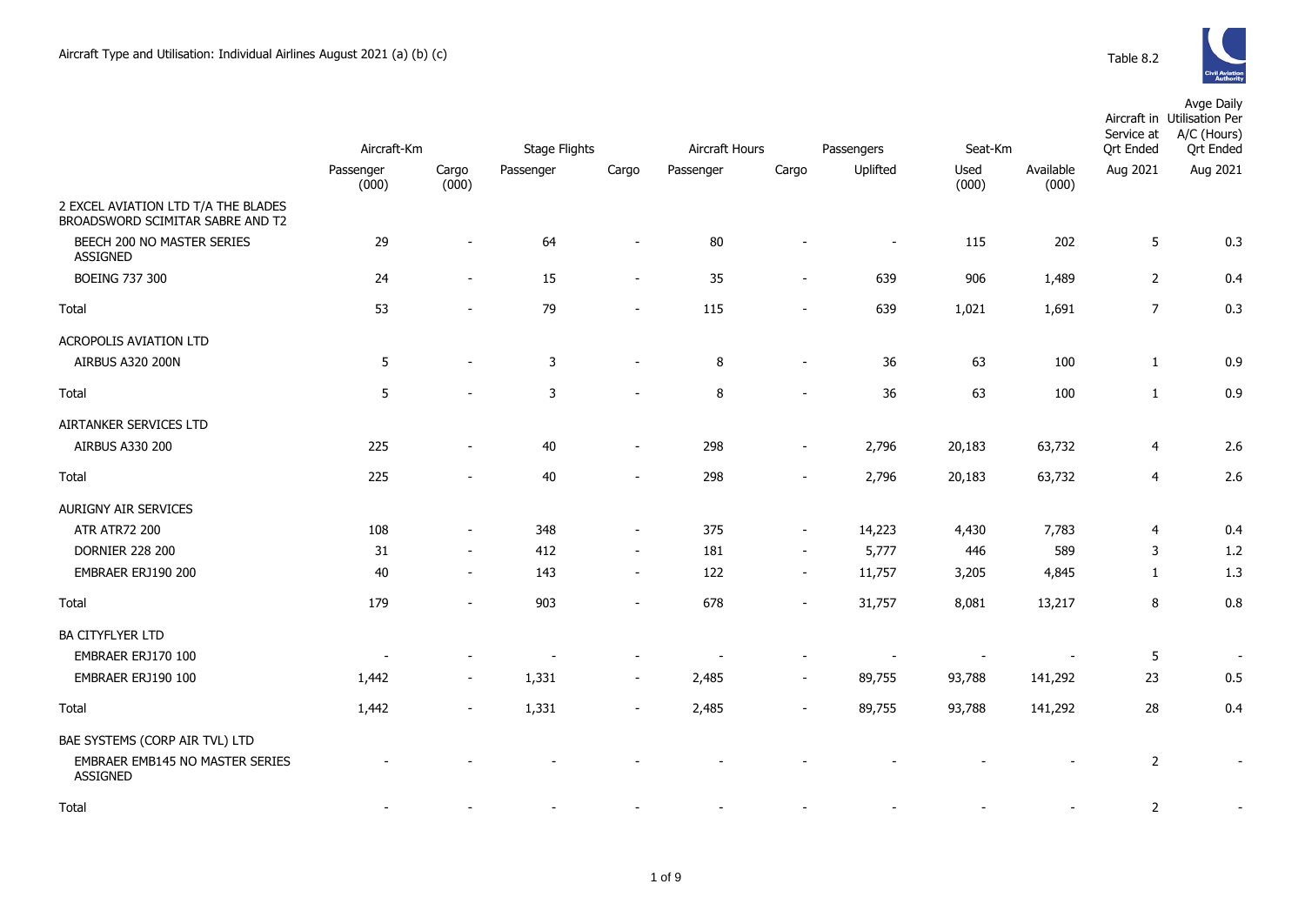Avge Daily

|                                                       | Aircraft-Km        |                          | Stage Flights            |                          | Aircraft Hours           |                          | Passengers               | Seat-Km                  |                    | Service at<br><b>Qrt Ended</b> | Aircraft in Utilisation Per<br>A/C (Hours)<br><b>Qrt Ended</b> |
|-------------------------------------------------------|--------------------|--------------------------|--------------------------|--------------------------|--------------------------|--------------------------|--------------------------|--------------------------|--------------------|--------------------------------|----------------------------------------------------------------|
|                                                       | Passenger<br>(000) | Cargo<br>(000)           | Passenger                | Cargo                    | Passenger                | Cargo                    | Uplifted                 | Used<br>(000)            | Available<br>(000) | Aug 2021                       | Aug 2021                                                       |
| <b>BLUE ISLANDS LIMITED</b>                           |                    |                          |                          |                          |                          |                          |                          |                          |                    |                                |                                                                |
| <b>ATR ATR42 300</b>                                  | 40                 | $\overline{\phantom{a}}$ | 166                      | $\overline{\phantom{a}}$ | 155                      | $\overline{\phantom{a}}$ | 5,259                    | 1,306                    | 1,861              | $\mathbf{1}$                   | 1.2                                                            |
| <b>ATR ATR72 200</b>                                  | 109                | $\overline{\phantom{a}}$ | 433                      | $\overline{\phantom{a}}$ | 387                      | $\overline{\phantom{a}}$ | 17,327                   | 4,505                    | 7,407              | $\overline{4}$                 | 1.1                                                            |
| Total                                                 | 149                | $\blacksquare$           | 599                      | $\blacksquare$           | 543                      | $\blacksquare$           | 22,586                   | 5,811                    | 9,268              | 5                              | 1.1                                                            |
| BRITISH AIRWAYS PLC                                   |                    |                          |                          |                          |                          |                          |                          |                          |                    |                                |                                                                |
| <b>AIRBUS A318 100</b>                                |                    |                          | $\overline{\phantom{a}}$ |                          |                          |                          |                          | $\overline{\phantom{a}}$ |                    | 1                              |                                                                |
| <b>AIRBUS A319 100</b>                                | 1,205              |                          | 1,528                    | $\overline{\phantom{m}}$ | 2,428                    | $\overline{\phantom{m}}$ | 157,422                  | 123,236                  | 156,889            | 35                             | 0.8                                                            |
| <b>AIRBUS A320 200</b>                                | 4,647              | $\overline{\phantom{a}}$ | 3,248                    | $\overline{\phantom{a}}$ | 7,719                    | $\overline{\phantom{a}}$ | 401,848                  | 573,505                  | 755,532            | 67                             | 0.6                                                            |
| <b>AIRBUS A320 200N</b>                               | 2,376              | $\blacksquare$           | 1,468                    | $\overline{\phantom{a}}$ | 3,805                    | $\overline{\phantom{a}}$ | 180,260                  | 288,237                  | 386,800            | 14                             | 2.9                                                            |
| AIRBUS A321 200                                       |                    | $\overline{\phantom{a}}$ | $\overline{\phantom{a}}$ | $\overline{\phantom{a}}$ | $\overline{\phantom{a}}$ | $\overline{\phantom{a}}$ | $\sim$                   | $\sim$                   | $\sim$             | 18                             | $\blacksquare$                                                 |
| AIRBUS A321 200N                                      | 1,483              | $\sim$                   | 806                      | $\blacksquare$           | 2,306                    | $\overline{\phantom{a}}$ | 120,258                  | 219,529                  | 298,939            | 10                             | 2.1                                                            |
| AIRBUS A350 1000                                      | 1,318              | 1,028                    | 209                      | 146                      | 1,671                    | 1,288                    | 41,349                   | 255,295                  | 436,272            | 8                              | 8.2                                                            |
| <b>AIRBUS A380 800</b>                                | $\sim$             |                          | $\sim$                   | $\overline{\phantom{a}}$ | $\sim$                   | $\sim$                   | $\overline{\phantom{a}}$ | $\sim$                   |                    | 12                             |                                                                |
| <b>BOEING 777 200</b>                                 | 3,418              | 248                      | 610                      | 34                       | 4,369                    | 302                      | 103,512                  | 622,092                  | 883,745            | 43                             | 3.0                                                            |
| <b>BOEING 777 300ER</b>                               | 3,142              | 928                      | 389                      | 100                      | 3,856                    | 1,124                    | 60,238                   | 453,805                  | 894,767            | 16                             | 9.7                                                            |
| <b>BOEING 787 10</b>                                  | 749                | $\overline{\phantom{a}}$ | 117                      | $\overline{\phantom{a}}$ | 926                      | $\blacksquare$           | 19,172                   | 121,927                  | 191,617            | $\overline{2}$                 | 9.8                                                            |
| <b>BOEING 787 8</b>                                   | 999                | 90                       | 262                      | 25                       | 1,362                    | 127                      | 35,501                   | 139,669                  | 213,837            | 12                             | 5.4                                                            |
| <b>BOEING 787 9</b>                                   | 2,952              | 1,223                    | 415                      | 174                      | 3,709                    | 1,570                    | 49,374                   | 336,091                  | 637,616            | 18                             | 8.8                                                            |
| Total                                                 | 22,289             | 3,517                    | 9,052                    | 479                      | 32,150                   | 4,411                    | 1,168,934                | 3,133,386                | 4,856,014          | 256                            | 2.8                                                            |
| CARGOLOGICAIR LTD                                     |                    |                          |                          |                          |                          |                          |                          |                          |                    |                                |                                                                |
| <b>BOEING 747 400</b>                                 |                    | 574                      | $\overline{\phantom{a}}$ | 129                      | $\overline{\phantom{a}}$ | 732                      |                          |                          |                    | 2                              | 11.5                                                           |
| Total                                                 |                    | 574                      | $\blacksquare$           | 129                      | $\overline{\phantom{a}}$ | 732                      |                          |                          |                    | $\overline{2}$                 | 11.5                                                           |
| CATREUS AOC LTD                                       |                    |                          |                          |                          |                          |                          |                          |                          |                    |                                |                                                                |
| BOMBARDIER BD100 1A10                                 | 41                 | $\blacksquare$           | 30                       | $\overline{\phantom{a}}$ | 59                       | $\blacksquare$           | 144                      | 205                      | 372                | $\overline{2}$                 | 0.6                                                            |
| BOMBARDIER BD700 1A10                                 | 81                 |                          | 17                       | $\overline{\phantom{a}}$ | 93                       | $\blacksquare$           | 94                       | 377                      | 1,052              | $\mathbf{1}$                   | 1.5                                                            |
| <b>CESSNA 525 NO MASTER SERIES</b><br><b>ASSIGNED</b> | 21                 |                          | 22                       | $\blacksquare$           | 37                       |                          | $\overline{\phantom{a}}$ | 67                       | 150                | 3                              | 0.1                                                            |
| CESSNA 560 NO MASTER SERIES<br><b>ASSIGNED</b>        | 84                 |                          | 74                       | $\overline{\phantom{m}}$ | 134                      |                          | $\overline{\phantom{a}}$ | 332                      | 672                | 4                              | 0.5                                                            |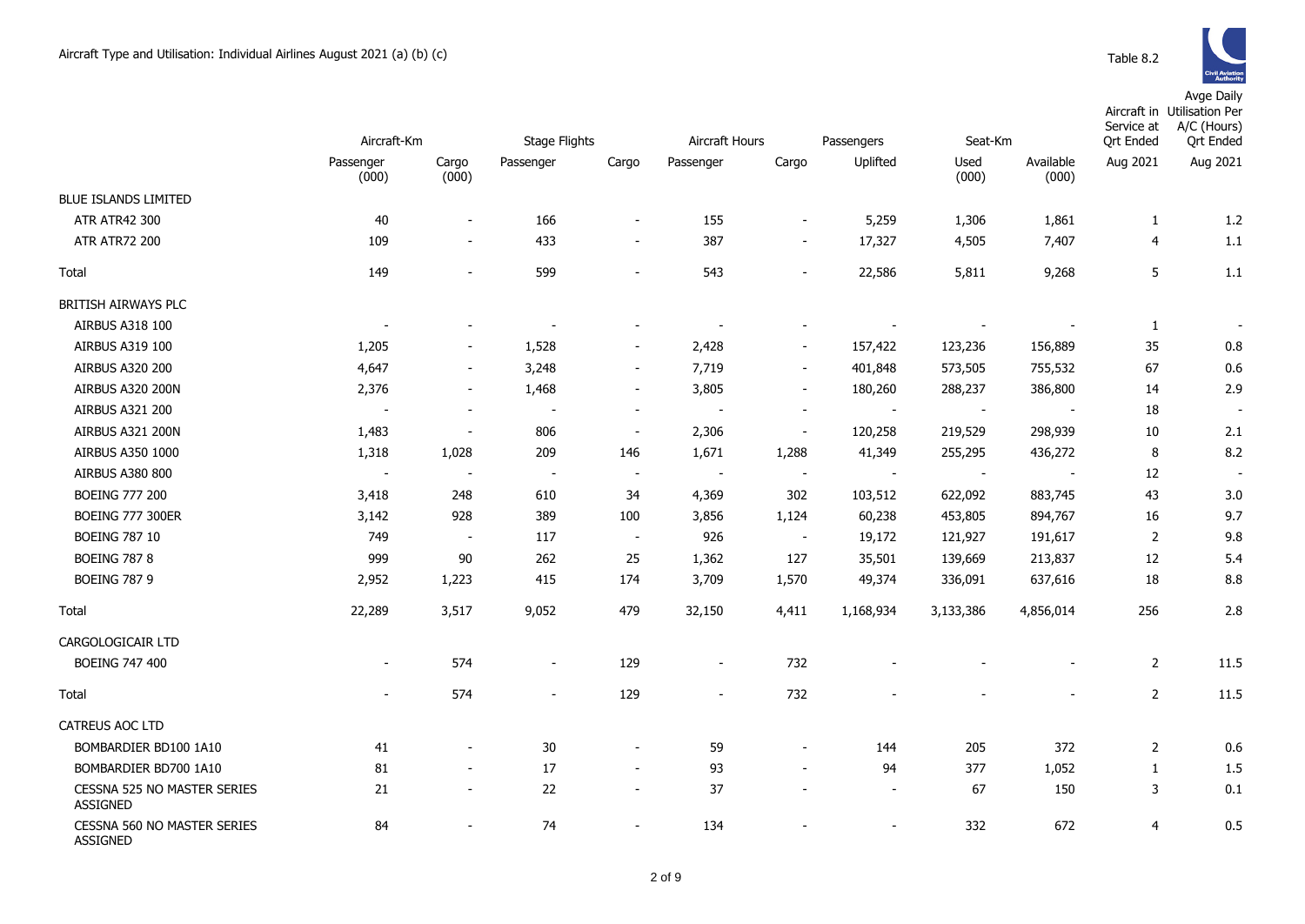

|                                                           |                          |                          |                          |                          |                          |                          |                          |                |                          | Service at       | Aircraft in Utilisation Per<br>A/C (Hours)<br><b>Qrt Ended</b> |
|-----------------------------------------------------------|--------------------------|--------------------------|--------------------------|--------------------------|--------------------------|--------------------------|--------------------------|----------------|--------------------------|------------------|----------------------------------------------------------------|
|                                                           | Aircraft-Km              |                          | <b>Stage Flights</b>     |                          | Aircraft Hours           |                          | Passengers               | Seat-Km        |                          | <b>Qrt Ended</b> |                                                                |
|                                                           | Passenger<br>(000)       | Cargo<br>(000)           | Passenger                | Cargo                    | Passenger                | Cargo                    | Uplifted                 | Used<br>(000)  | Available<br>(000)       | Aug 2021         | Aug 2021                                                       |
| CATREUS AOC LTD                                           |                          |                          |                          |                          |                          |                          |                          |                |                          |                  |                                                                |
| <b>EMBRAER EMB505 NO MASTER SERIES</b><br><b>ASSIGNED</b> |                          |                          |                          |                          |                          |                          |                          |                |                          | $\overline{2}$   | 0.2                                                            |
| Total                                                     | 228                      | $\overline{\phantom{a}}$ | 143                      |                          | 323                      |                          | 238                      | 981            | 2,246                    | 12               | 0.4                                                            |
| <b>CONCIERGE U LTD</b>                                    |                          |                          |                          |                          |                          |                          |                          |                |                          |                  |                                                                |
| BOMBARDIER BD700 1A11                                     | 23                       |                          | 5                        | $\overline{\phantom{a}}$ | 29                       | $\sim$                   | 36                       | 155            | 320                      | 2                | 0.4                                                            |
| DASSAULT FALCON 7X NO MASTER<br><b>SERIES ASSIGNED</b>    | 20                       |                          | 4                        | $\overline{\phantom{a}}$ | 24                       | $\overline{\phantom{a}}$ | 34                       | 134            | 278                      | 3                | 0.4                                                            |
| DASSAULT FALCON 900EX NO MASTER<br>SERIES ASSIGNED        | $\overline{\phantom{a}}$ |                          |                          |                          | $\overline{\phantom{a}}$ |                          | $\overline{\phantom{a}}$ | $\overline{a}$ | $\overline{\phantom{a}}$ | $\mathbf{1}$     | $\sim$                                                         |
| <b>GULFSTREAM GV NO MASTER SERIES</b><br><b>ASSIGNED</b>  | 41                       |                          | 8                        | $\sim$                   | 50                       | $\sim$                   | 38                       | 198            | 578                      | $\overline{2}$   | 0.6                                                            |
| Total                                                     | 84                       |                          | 17                       | $\overline{\phantom{a}}$ | 103                      | $\overline{\phantom{a}}$ | 108                      | 487            | 1,176                    | 8                | 0.5                                                            |
| DHL AIR LTD                                               |                          |                          |                          |                          |                          |                          |                          |                |                          |                  |                                                                |
| <b>BOEING 757 200</b>                                     | $\overline{\phantom{a}}$ | 1,276                    | $\overline{\phantom{a}}$ | 1,506                    | $\overline{\phantom{a}}$ | 2,444                    |                          |                |                          | 23               | 3.3                                                            |
| <b>BOEING 767 300F</b>                                    |                          | 629                      | $\sim$                   | 239                      | $\sim$                   | 872                      |                          |                |                          | 3                | 8.6                                                            |
| Total                                                     | $\overline{\phantom{a}}$ | 1,905                    |                          | 1,745                    |                          | 3,316                    |                          |                |                          | 26               | 4.0                                                            |
| <b>EASTERN AIRWAYS</b>                                    |                          |                          |                          |                          |                          |                          |                          |                |                          |                  |                                                                |
| <b>ATR ATR72 200</b>                                      | 60                       | $\overline{\phantom{a}}$ | 139                      | $\blacksquare$           | 161                      | $\overline{\phantom{a}}$ | 6,056                    | 2,735          | 4,438                    | 2                | 1.2                                                            |
| BAE JETSTREAM 4100 4100                                   | 57                       | $\overline{\phantom{a}}$ | 165                      | $\sim$                   | 152                      | $\overline{\phantom{a}}$ | 2,659                    | 1,079          | 1,651                    | 13               | 0.2                                                            |
| <b>EMBRAER EMB135 NO MASTER SERIES</b><br><b>ASSIGNED</b> | 26                       | $\sim$                   | 65                       | $\overline{\phantom{a}}$ | 47                       | $\overline{\phantom{a}}$ | 1,114                    | 627            | 953                      | 1                | 0.5                                                            |
| EMBRAER EMB145 NO MASTER SERIES<br><b>ASSIGNED</b>        |                          |                          |                          |                          |                          |                          |                          |                |                          | $\overline{2}$   | 0.6                                                            |
| EMBRAER ERJ170 100                                        | 54                       |                          | 38                       | $\overline{\phantom{a}}$ | 77                       | $\overline{\phantom{a}}$ | 1,285                    | 1,807          | 4,140                    | $\mathbf{1}$     | 1.0                                                            |
| EMBRAER ERJ190 100                                        | 10                       |                          | 8                        | $\overline{\phantom{a}}$ | 15                       | $\overline{\phantom{a}}$ | 303                      | 347            | 1,076                    | 1                | 0.8                                                            |
| Total                                                     | 207                      | $\overline{\phantom{a}}$ | 415                      | $\sim$                   | 452                      | $\sim$                   | 11,417                   | 6,595          | 12,258                   | 20               | 0.5                                                            |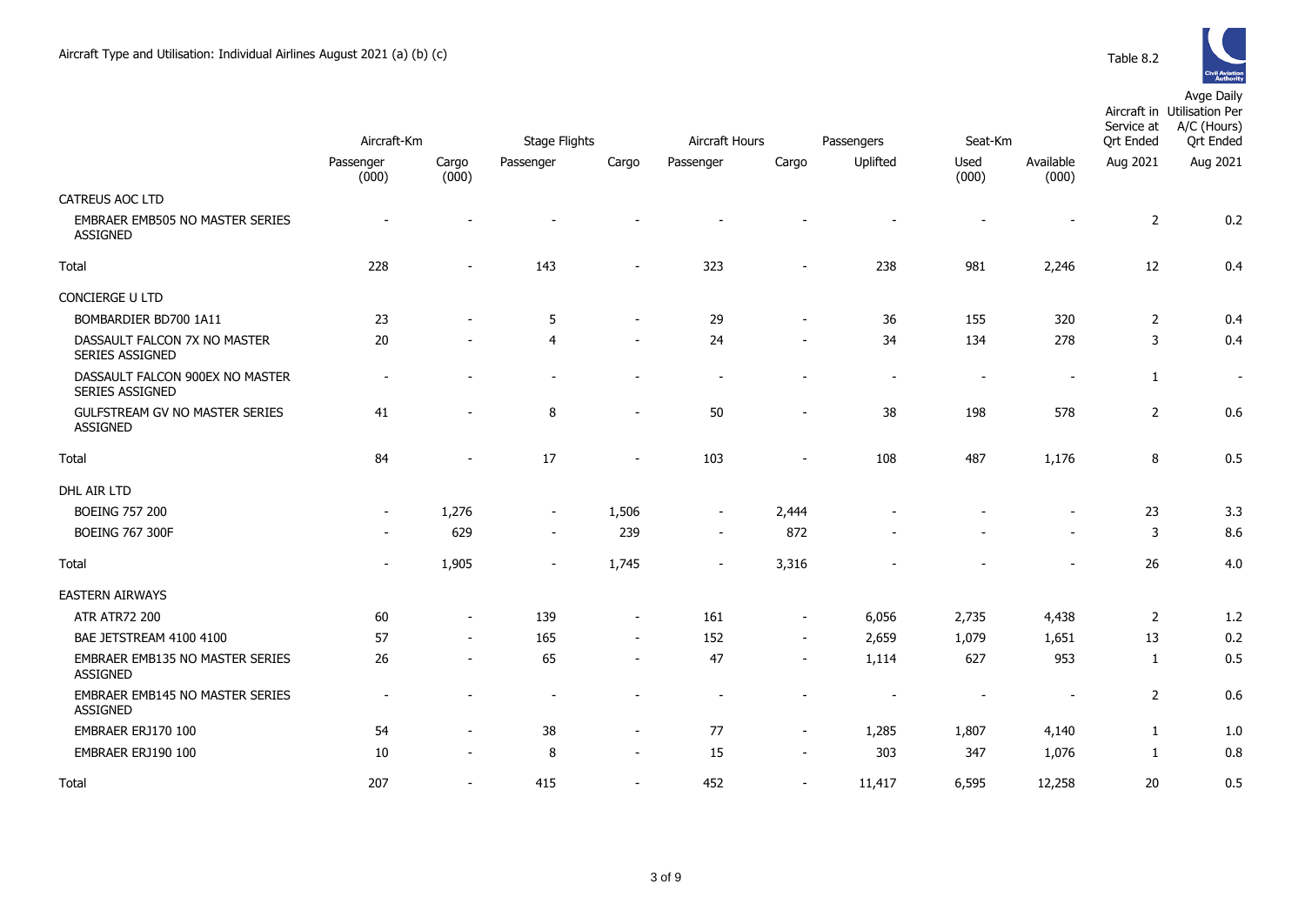

|                                                         | Aircraft-Km        |                          | <b>Stage Flights</b> |                          |           | Aircraft Hours           |                          | Seat-Km                  |                          | Service at<br><b>Ort Ended</b> | Aircraft in Utilisation Per<br>A/C (Hours)<br><b>Qrt Ended</b> |
|---------------------------------------------------------|--------------------|--------------------------|----------------------|--------------------------|-----------|--------------------------|--------------------------|--------------------------|--------------------------|--------------------------------|----------------------------------------------------------------|
|                                                         | Passenger<br>(000) | Cargo<br>(000)           | Passenger            | Cargo                    | Passenger | Cargo                    | Passengers<br>Uplifted   | Used<br>(000)            | Available<br>(000)       | Aug 2021                       | Aug 2021                                                       |
| <b>EASYJET UK LTD</b>                                   |                    |                          |                      |                          |           |                          |                          |                          |                          |                                |                                                                |
| AIRBUS A319 100                                         | 2,649              | $\blacksquare$           | 2,961                | $\overline{\phantom{a}}$ | 4,952     | $\overline{\phantom{a}}$ | 336,987                  | 279,393                  | 413,219                  | 69                             | 0.4                                                            |
| <b>AIRBUS A320 200</b>                                  | 7,282              | $\overline{\phantom{a}}$ | 5,772                | $\overline{\phantom{a}}$ | 12,274    | $\sim$                   | 704,885                  | 824,002                  | 1,311,383                | 61                             | 0.7                                                            |
| AIRBUS A320 200N                                        | 6,640              | $\overline{\phantom{a}}$ | 3,954                | $\blacksquare$           | 10,505    | $\sim$                   | 443,274                  | 698,811                  | 1,195,636                | 37                             | 2.1                                                            |
| AIRBUS A321 200N                                        | 1,882              | $\blacksquare$           | 834                  | $\blacksquare$           | 2,816     | $\overline{\phantom{a}}$ | 112,424                  | 252,679                  | 442,288                  | 10                             | 0.9                                                            |
| Total                                                   | 18,453             | $\blacksquare$           | 13,521               | $\overline{\phantom{a}}$ | 30,546    | $\sim$                   | 1,597,570                | 2,054,885                | 3,362,526                | 177                            | 0.9                                                            |
| EXECUTIVE JET CHARTER LTD                               |                    |                          |                      |                          |           |                          |                          |                          |                          |                                |                                                                |
| AGUSTA AW139 NO MASTER SERIES<br><b>ASSIGNED</b>        |                    |                          |                      |                          |           |                          |                          |                          |                          | 2                              |                                                                |
| DASSAULT FALCON 2000 NO MASTER<br>SERIES ASSIGNED       |                    |                          |                      |                          |           |                          |                          |                          |                          | 1                              |                                                                |
| DASSAULT FALCON 7X NO MASTER<br>SERIES ASSIGNED         | 10                 |                          | $\overline{7}$       |                          | 13        |                          | 27                       | 37                       | 137                      | $\mathbf{1}$                   | $\overline{\phantom{a}}$                                       |
| GULFSTREAM GIV NO MASTER SERIES<br><b>ASSIGNED</b>      |                    |                          |                      |                          |           |                          |                          | $\sim$                   | $\blacksquare$           | $\mathbf{1}$                   | $\blacksquare$                                                 |
| GULFSTREAM GVI NO MASTER SERIES<br><b>ASSIGNED</b>      | 18                 |                          | 9                    |                          | 23        |                          | 29                       | 57                       | 212                      | $\overline{2}$                 | 0.3                                                            |
| Total                                                   | 28                 |                          | 16                   |                          | 37        | $\overline{\phantom{a}}$ | 56                       | 94                       | 349                      | $\overline{7}$                 | 0.1                                                            |
| <b>GAMA AVIATION (UK) LTD</b>                           |                    |                          |                      |                          |           |                          |                          |                          |                          |                                |                                                                |
| AIRBUS HELICOPTERS MBB BK117 C                          |                    |                          |                      |                          |           |                          |                          |                          |                          | 3                              |                                                                |
| BEECH 200 NO MASTER SERIES<br><b>ASSIGNED</b>           |                    |                          |                      |                          |           |                          |                          |                          |                          | $\overline{7}$                 | $\overline{\phantom{a}}$                                       |
| BOMBARDIER BD700 1A10                                   | 29                 |                          | 9                    | $\blacksquare$           | 36        | $\sim$                   | 35                       | 122                      | 382                      | $\mathbf{1}$                   | 0.1                                                            |
| CANADAIR CL600 2B16 600                                 | 32                 |                          | 20                   |                          | 46        |                          | 64                       | 87                       | 336                      | 5                              | $\overline{\phantom{a}}$                                       |
| CESSNA 510 NO MASTER SERIES<br><b>ASSIGNED</b>          |                    |                          |                      |                          |           |                          | $\overline{\phantom{a}}$ |                          |                          | $\mathbf{1}$                   |                                                                |
| CESSNA 560 NO MASTER SERIES<br>ASSIGNED                 |                    |                          |                      |                          |           |                          |                          | $\overline{\phantom{a}}$ | $\overline{\phantom{a}}$ | $\overline{2}$                 | $\overline{\phantom{a}}$                                       |
| GULFSTREAM GULFSTREAM G280 NO<br>MASTER SERIES ASSIGNED | 11                 |                          | 10                   |                          | 15        | $\overline{\phantom{a}}$ | 34                       | 35                       | 94                       | $\mathbf{1}$                   | 0.1                                                            |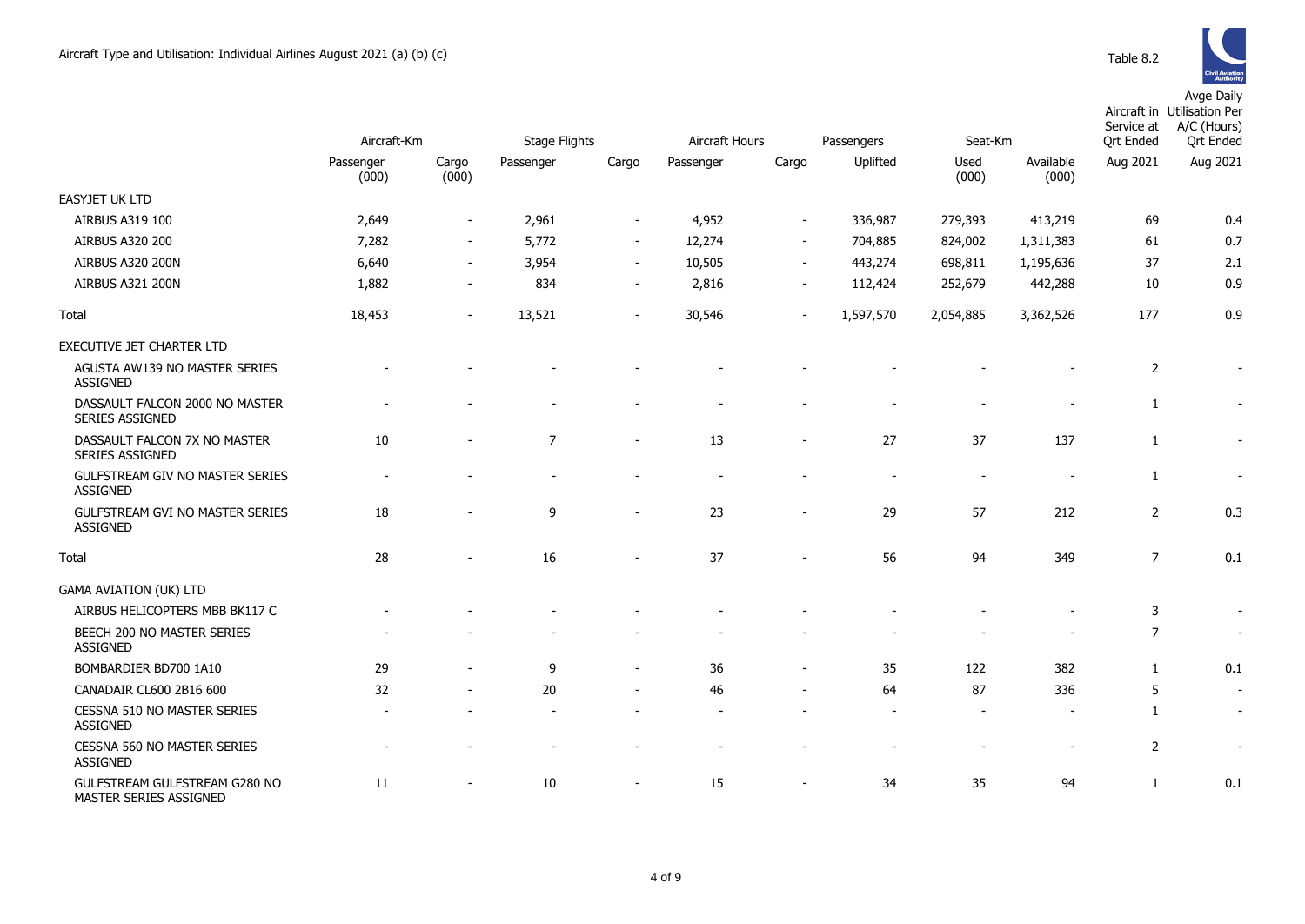

|                                                          |                    |                          |                          |                          |                          |                          |                          |               |                    | Service at                           | Aircraft in Utilisation Per<br>A/C (Hours) |
|----------------------------------------------------------|--------------------|--------------------------|--------------------------|--------------------------|--------------------------|--------------------------|--------------------------|---------------|--------------------|--------------------------------------|--------------------------------------------|
|                                                          | Aircraft-Km        |                          | Stage Flights            |                          | Aircraft Hours           |                          | Passengers               | Seat-Km       |                    | <b>Qrt Ended</b><br><b>Qrt Ended</b> |                                            |
|                                                          | Passenger<br>(000) | Cargo<br>(000)           | Passenger                | Cargo                    | Passenger                | Cargo                    | Uplifted                 | Used<br>(000) | Available<br>(000) | Aug 2021                             | Aug 2021                                   |
| <b>GAMA AVIATION (UK) LTD</b>                            |                    |                          |                          |                          |                          |                          |                          |               |                    |                                      |                                            |
| HAWKER HAWKER 800 NO MASTER<br>SERIES ASSIGNED           |                    |                          |                          |                          |                          |                          |                          |               |                    |                                      |                                            |
| Total                                                    | 72                 |                          | 39                       |                          | 97                       |                          | 133                      | 244           | 812                | $20\,$                               |                                            |
| JET2.COM LTD                                             |                    |                          |                          |                          |                          |                          |                          |               |                    |                                      |                                            |
| AIRBUS A321 200                                          | 120                |                          | 61                       |                          | 188                      |                          | 10,991                   | 21,708        | 26,431             | $\mathbf{1}$                         | 0.1                                        |
| <b>BOEING 737 300</b>                                    |                    |                          |                          |                          |                          |                          | $\overline{a}$           |               |                    | $\overline{7}$                       | $\overline{\phantom{a}}$                   |
| <b>BOEING 737 800</b>                                    | 11,667             |                          | 5,426                    | $\sim$                   | 17,718                   | $\sim$                   | 511,529                  | 1,180,080     | 2,205,046          | 74                                   |                                            |
| <b>BOEING 757 200</b>                                    | 100                | $\overline{\phantom{a}}$ | 41                       | $\overline{\phantom{a}}$ | 151                      | $\sim$                   | 8,022                    | 19,480        | 23,415             | 8                                    |                                            |
| Total                                                    | 11,887             | $\sim$                   | 5,528                    | $\overline{\phantom{a}}$ | 18,056                   |                          | 530,542                  | 1,221,268     | 2,254,892          | $90\,$                               |                                            |
| JOTA AVIATION LTD                                        |                    |                          |                          |                          |                          |                          |                          |               |                    |                                      |                                            |
| BAE AVRO146RJ 100                                        | 6                  |                          | 12                       | $\sim$                   | 13                       | $\sim$                   | 476                      | 247           | 611                | $\mathbf{1}$                         | 0.4                                        |
| BAE AVRO146RJ 85                                         | 5                  |                          | 13                       |                          | 11                       |                          | 524                      | 192           | 485                | 1                                    |                                            |
| <b>BAE BAE146 300</b>                                    |                    | 3                        | $\overline{\phantom{a}}$ | 3                        | $\overline{\phantom{a}}$ | 5                        | $\overline{\phantom{a}}$ |               |                    | 3                                    | 0.3                                        |
| Total                                                    | 11                 | 3                        | 25                       | 3                        | 24                       | 5                        | 1,000                    | 439           | 1,096              | 5                                    | 0.4                                        |
| <b>LOGANAIR LTD</b>                                      |                    |                          |                          |                          |                          |                          |                          |               |                    |                                      |                                            |
| <b>ATR ATR42 500</b>                                     | 221                | $\overline{7}$           | 575                      | 18                       | 673                      | 22                       | 11,106                   | 4,190         | 10,610             | 4                                    | 3.0                                        |
| <b>ATR ATR72 200</b>                                     | 127                | $\sim$                   | 472                      | $\sim$                   | 460                      | $\sim$                   | 13,954                   | 3,738         | 7,970              | 3                                    | 2.3                                        |
| <b>BRITTEN NORMAN BN2A</b><br>UNDESIGNATED MASTER SERIES | 15                 | $\sim$                   | 411                      | $\sim$                   | 102                      | $\overline{\phantom{a}}$ | 1,707                    | 78            | 116                | 2                                    | $1.7$                                      |
| DE HAVILLAND DHC6 400                                    | 48                 | $\sim$                   | 286                      | $\sim$                   | 262                      | $\sim$                   | 2,376                    | 428           | 912                | 3                                    | 2.5                                        |
| EMBRAER EMB135 NO MASTER SERIES<br><b>ASSIGNED</b>       | 111                | $\sim$                   | 275                      |                          | 289                      |                          | 4,451                    | 1,958         | 4,110              | $\overline{4}$                       | 0.7                                        |
| EMBRAER EMB145 NO MASTER SERIES<br><b>ASSIGNED</b>       | 904                | $\sim$                   | 1,901                    | $\sim$                   | 2,199                    | $\sim$                   | 52,112                   | 25,218        | 44,315             | 13                                   | 2.8                                        |
| SAAB 340 NO MASTER SERIES ASSIGNED                       | 240                | $\sim$                   | 1,005                    | $\sim$                   | 861                      | $\sim$                   | 14,957                   | 4,204         | 7,925              | 13                                   | 1.4                                        |
| Total                                                    | 1.666              | $\overline{7}$           | 4,925                    | 18                       | 4,845                    | 22                       | 100,663                  | 39,814        | 75.958             | 42                                   | 2.1                                        |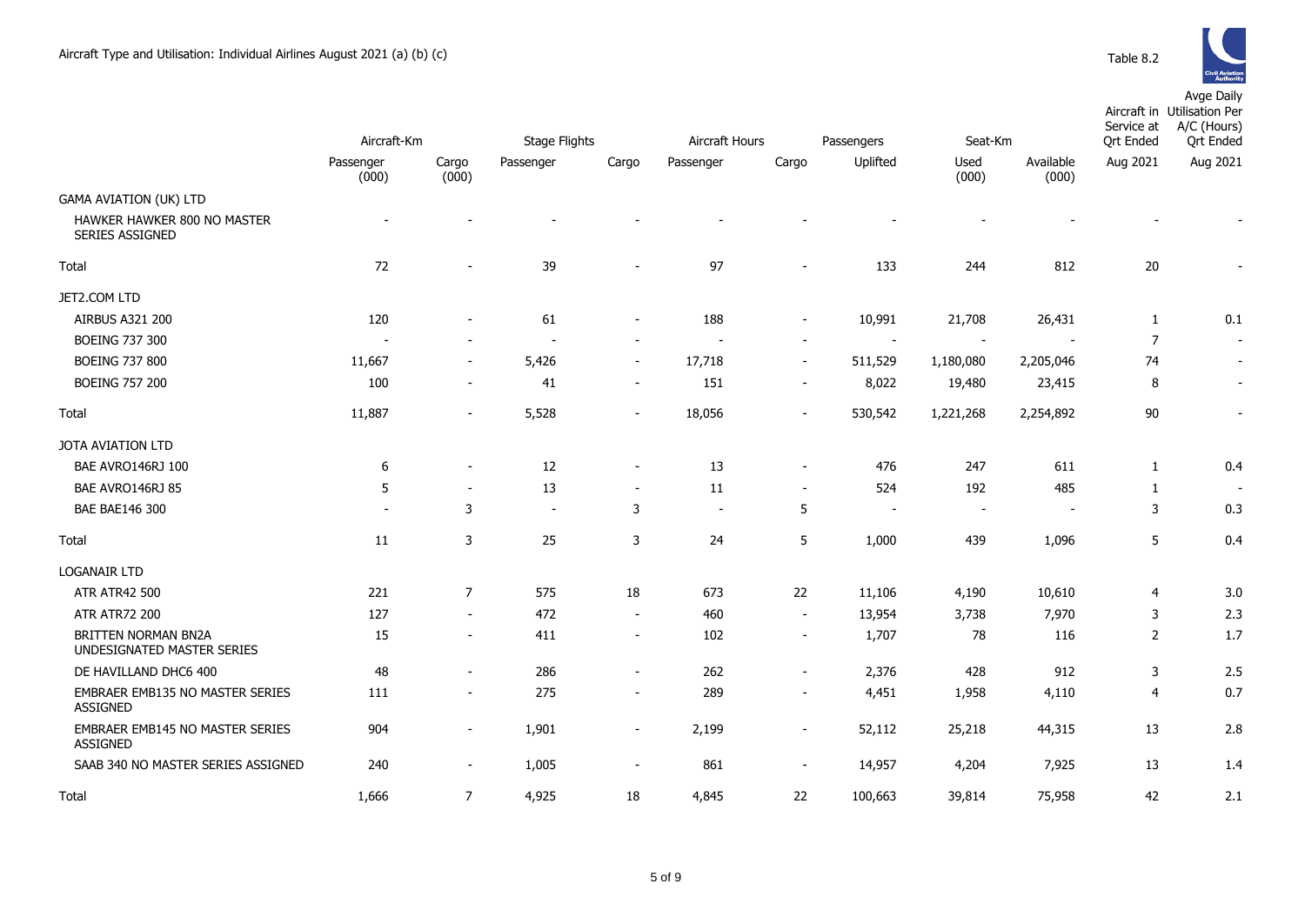

|                                                    | Aircraft-Km              |                          | <b>Stage Flights</b><br>Aircraft Hours |                          |           |                          | Passengers               | Seat-Km        |                    | Service at<br><b>Ort Ended</b> | Aircraft in Utilisation Per<br>A/C (Hours)<br>Ort Ended |
|----------------------------------------------------|--------------------------|--------------------------|----------------------------------------|--------------------------|-----------|--------------------------|--------------------------|----------------|--------------------|--------------------------------|---------------------------------------------------------|
|                                                    | Passenger<br>(000)       | Cargo<br>(000)           | Passenger                              | Cargo                    | Passenger | Cargo                    | Uplifted                 | Used<br>(000)  | Available<br>(000) | Aug 2021                       | Aug 2021                                                |
| LONDON EXECUTIVE AVIATION LTD                      |                          |                          |                                        |                          |           |                          |                          |                |                    |                                |                                                         |
| BOMBARDIER BD700 1A10                              | 18                       | $\blacksquare$           | 18                                     | $\blacksquare$           | 26        | $\overline{\phantom{a}}$ | 48                       | 45             | 271                | 2                              | 1.0                                                     |
| BOMBARDIER BD700 1A11                              | 30                       | $\overline{a}$           | 18                                     | $\sim$                   | 40        | $\sim$                   | 78                       | 162            | 394                | $\mathbf{1}$                   | 0.3                                                     |
| BOMBARDIER BD700 2A12                              | 35                       | $\overline{a}$           | 19                                     | $\sim$                   | 47        | $\sim$                   | 57                       | 102            | 596                | 1                              | 0.6                                                     |
| CANADAIR CL600 2B16 600                            | $\overline{\phantom{a}}$ | $\overline{\phantom{a}}$ |                                        | $\overline{\phantom{a}}$ |           |                          | $\overline{\phantom{a}}$ | $\blacksquare$ | $\sim$             | $\mathbf{1}$                   | $\overline{\phantom{a}}$                                |
| CESSNA 550 NO MASTER SERIES<br><b>ASSIGNED</b>     | $\overline{7}$           | $\overline{\phantom{a}}$ | 16                                     | $\overline{\phantom{a}}$ | 16        |                          | $\overline{\phantom{a}}$ | 13             | 56                 | $\mathbf{1}$                   | $\sim$                                                  |
| CESSNA 560 NO MASTER SERIES<br>ASSIGNED            | 47                       |                          | 39                                     | $\overline{a}$           | 74        |                          |                          | 137            | 424                | 3                              | 0.4                                                     |
| DASSAULT FALCON 2000 NO MASTER<br>SERIES ASSIGNED  | 25                       | $\blacksquare$           | 19                                     | $\sim$                   | 37        | $\overline{\phantom{a}}$ | 71                       | 134            | 254                | $\overline{2}$                 | 0.5                                                     |
| DASSAULT FALCON 7X NO MASTER<br>SERIES ASSIGNED    | 13                       | $\blacksquare$           | 15                                     | $\overline{a}$           | 20        | $\blacksquare$           | 57                       | 61             | 193                | $\overline{2}$                 | 0.3                                                     |
| EMBRAER EMB135 NO MASTER SERIES<br><b>ASSIGNED</b> | 75                       |                          | 67                                     | $\overline{a}$           | 116       |                          | 350                      | 405            | 978                | 4                              | 0.4                                                     |
| EMBRAER EMB505 NO MASTER SERIES<br><b>ASSIGNED</b> | 7                        | $\blacksquare$           | 5                                      | $\blacksquare$           | 11        | $\overline{\phantom{a}}$ | $\overline{\phantom{a}}$ | 10             | 56                 | $\mathbf{1}$                   | 0.1                                                     |
| GULFSTREAM GVII NO MASTER SERIES<br>ASSIGNED       | 34                       | $\overline{\phantom{a}}$ | 13                                     | $\overline{\phantom{a}}$ | 43        | $\sim$                   | 62                       | 208            | 616                | $\mathbf{1}$                   | 0.8                                                     |
| Total                                              | 293                      |                          | 229                                    |                          | 431       |                          | 723                      | 1,277          | 3,838              | 19                             | 0.5                                                     |
| NORWEGIAN AIR UK LTD                               |                          |                          |                                        |                          |           |                          |                          |                |                    |                                |                                                         |
| <b>BOEING 787 9</b>                                |                          |                          |                                        |                          |           |                          |                          |                |                    | 3                              | $\sim$                                                  |
| Total                                              |                          |                          |                                        |                          |           |                          |                          |                |                    | 3                              | $\blacksquare$                                          |
| <b>RVL AVIATION LTD</b>                            |                          |                          |                                        |                          |           |                          |                          |                |                    |                                |                                                         |
| BEECH 200 NO MASTER SERIES<br>ASSIGNED             | 18                       | 6                        | 44                                     | 16                       | 48        | 15                       |                          | 47             | 126                | 4                              | 0.4                                                     |
| CESSNA 310 NO MASTER SERIES<br><b>ASSIGNED</b>     |                          |                          |                                        |                          |           |                          |                          |                |                    |                                | $\overline{\phantom{a}}$                                |
| CESSNA 402 NO MASTER SERIES<br><b>ASSIGNED</b>     |                          |                          |                                        |                          |           |                          |                          |                |                    | $\mathbf{1}$                   | $\sim$                                                  |
| CESSNA 404 NO MASTER SERIES<br>ASSIGNED            |                          |                          |                                        |                          |           |                          |                          |                |                    | $\overline{2}$                 |                                                         |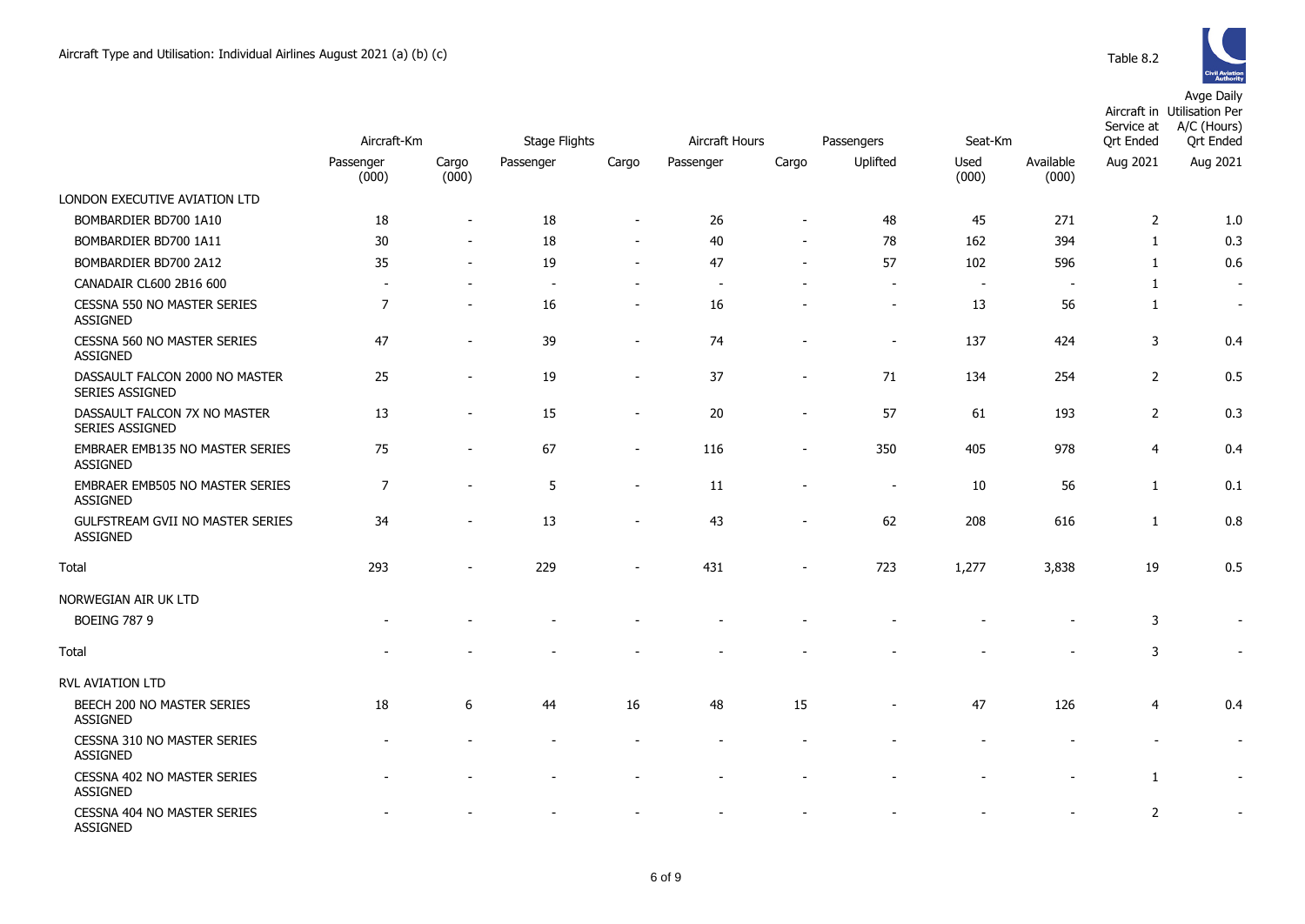

|                                                    | Aircraft-Km              |                          | <b>Stage Flights</b>         |                              | Aircraft Hours           |                          | Passengers               | Seat-Km                  |                          | Service at<br>Ort Ended  | Aircraft in Utilisation Per<br>A/C (Hours)<br><b>Qrt Ended</b> |
|----------------------------------------------------|--------------------------|--------------------------|------------------------------|------------------------------|--------------------------|--------------------------|--------------------------|--------------------------|--------------------------|--------------------------|----------------------------------------------------------------|
|                                                    | Passenger                |                          | Passenger                    | Cargo                        |                          |                          | Uplifted                 | Used                     | Available                | Aug 2021                 | Aug 2021                                                       |
|                                                    | (000)                    | Cargo<br>(000)           |                              |                              | Passenger                | Cargo                    |                          | (000)                    | (000)                    |                          |                                                                |
| <b>RVL AVIATION LTD</b>                            |                          |                          |                              |                              |                          |                          |                          |                          |                          |                          |                                                                |
| CESSNA F406 NO MASTER SERIES<br><b>ASSIGNED</b>    | $\blacksquare$           | $\mathbf 2$              | $\overline{a}$               | 5                            | $\overline{\phantom{a}}$ | 5                        |                          | $\blacksquare$           |                          | $\boldsymbol{6}$         | 0.1                                                            |
| SAAB 340 NO MASTER SERIES ASSIGNED                 | $\blacksquare$           | 17                       | $\overline{\phantom{m}}$     | 41                           | $\blacksquare$           | 42                       |                          | $\blacksquare$           |                          | $\overline{2}$           | 0.8                                                            |
| Total                                              | 18                       | 25                       | 44                           | 62                           | 48                       | 62                       |                          | 47                       | 126                      | 15                       | 0.3                                                            |
| RYANAIR UK LTD                                     |                          |                          |                              |                              |                          |                          |                          |                          |                          |                          |                                                                |
| <b>BOEING 737 800</b>                              | 421                      | $\overline{\phantom{m}}$ | 208                          | $\overline{\phantom{m}}$     | 634                      | $\overline{\phantom{a}}$ | 28,089                   | 57,023                   | 79,533                   | $\overline{2}$           | 1.8                                                            |
| Total                                              | 421                      | $\overline{\phantom{m}}$ | 208                          | $\overline{\phantom{m}}$     | 634                      | $\overline{\phantom{a}}$ | 28,089                   | 57,023                   | 79,533                   | $\overline{2}$           | 1.8                                                            |
| TAG AVIATION (UK) LTD                              |                          |                          |                              |                              |                          |                          |                          |                          |                          |                          |                                                                |
| BOMBARDIER BD700 1A10                              | $\overline{\phantom{a}}$ |                          | $\overline{\phantom{a}}$     |                              | $\overline{\phantom{a}}$ |                          | $\overline{\phantom{a}}$ | $\overline{\phantom{a}}$ |                          | $\overline{2}$           | $\overline{\phantom{a}}$                                       |
| BOMBARDIER BD700 1A11                              | 16                       | $\overline{a}$           | 14                           | $\qquad \qquad \blacksquare$ | 23                       | $\overline{a}$           | 36                       | 40                       | 219                      | $\mathbf{1}$             | 0.1                                                            |
| CANADAIR CL600 2B16 600                            | $\overline{2}$           | $\overline{\phantom{a}}$ | 1                            | $\overline{\phantom{a}}$     | 3                        | $\overline{\phantom{a}}$ | $\overline{2}$           | 4                        | 24                       | $\mathbf{1}$             | 0.1                                                            |
| DASSAULT FALCON 7X NO MASTER<br>SERIES ASSIGNED    | $\overline{a}$           | $\overline{\phantom{a}}$ | $\overline{\phantom{a}}$     | $\overline{\phantom{a}}$     | $\overline{\phantom{a}}$ | $\blacksquare$           |                          | $\sim$                   | $\blacksquare$           | $\mathbf{1}$             | 0.5                                                            |
| GULFSTREAM GV NO MASTER SERIES<br><b>ASSIGNED</b>  | 10                       | $\overline{\phantom{a}}$ | 6                            | $\overline{\phantom{a}}$     | 14                       | $\overline{\phantom{a}}$ | 25                       | 38                       | 179                      | $\mathbf{1}$             | 0.7                                                            |
| GULFSTREAM GVI NO MASTER SERIES<br><b>ASSIGNED</b> | $\overline{a}$           |                          | $\qquad \qquad \blacksquare$ | $\qquad \qquad \blacksquare$ | $\overline{a}$           |                          |                          | $\overline{\phantom{a}}$ | $\overline{\phantom{a}}$ | $\mathbf{1}$             | $\overline{\phantom{a}}$                                       |
| Total                                              | 28                       | $\overline{\phantom{a}}$ | 21                           | $\overline{\phantom{a}}$     | 41                       | $\blacksquare$           | 63                       | 82                       | 422                      | $\overline{7}$           | 0.2                                                            |
| TITAN AIRWAYS LTD                                  |                          |                          |                              |                              |                          |                          |                          |                          |                          |                          |                                                                |
| AIRBUS A318 100                                    | $\sim$                   | $\overline{\phantom{a}}$ | $\sim$                       | $\overline{\phantom{a}}$     |                          | $\overline{\phantom{a}}$ | $\sim$                   | $\overline{\phantom{a}}$ |                          | $\overline{\phantom{a}}$ | $\blacksquare$                                                 |
| AIRBUS A320 200                                    | 103                      | $\overline{\phantom{a}}$ | 51                           | $\overline{\phantom{a}}$     | 155                      | $\sim$                   | 4,709                    | 9,710                    | 18,471                   | $\overline{2}$           | 0.6                                                            |
| AIRBUS A321 200                                    | 43                       | 208                      | 21                           | 127                          | 65                       | 321                      | 1,809                    | 5,233                    | 9,500                    | $\boldsymbol{6}$         | 2.7                                                            |
| AIRBUS A321 200N                                   | 1                        | $\overline{\phantom{a}}$ | $\mathsf 3$                  | $\sim$                       | 3                        | $\sim$                   | 29                       | 18                       | 264                      | $\overline{2}$           | 1.0                                                            |
| <b>BOEING 737 400</b>                              | $\blacksquare$           | 143                      | $\sim$                       | 206                          | $\overline{\phantom{a}}$ | 293                      | $\sim$                   | $\overline{\phantom{a}}$ |                          | $\overline{2}$           | 4.3                                                            |
| <b>BOEING 757 200</b>                              | 154                      | $\overline{\phantom{a}}$ | 42                           | $\sim$                       | 213                      | $\sim$                   | 1,979                    | 11,777                   | 31,102                   | $\overline{2}$           | 1.9                                                            |
| Total                                              | 301                      | 351                      | 117                          | 333                          | 436                      | 614                      | 8,526                    | 26,738                   | 59,337                   | 14                       | 2.3                                                            |
| TUI AIRWAYS LTD                                    |                          |                          |                              |                              |                          |                          |                          |                          |                          |                          |                                                                |
| <b>BOEING 737 8</b>                                | 2,078                    |                          | 923                          | $\overline{a}$               | 3,111                    |                          | 121,332                  | 277,232                  | 392,771                  | 15                       | 0.1                                                            |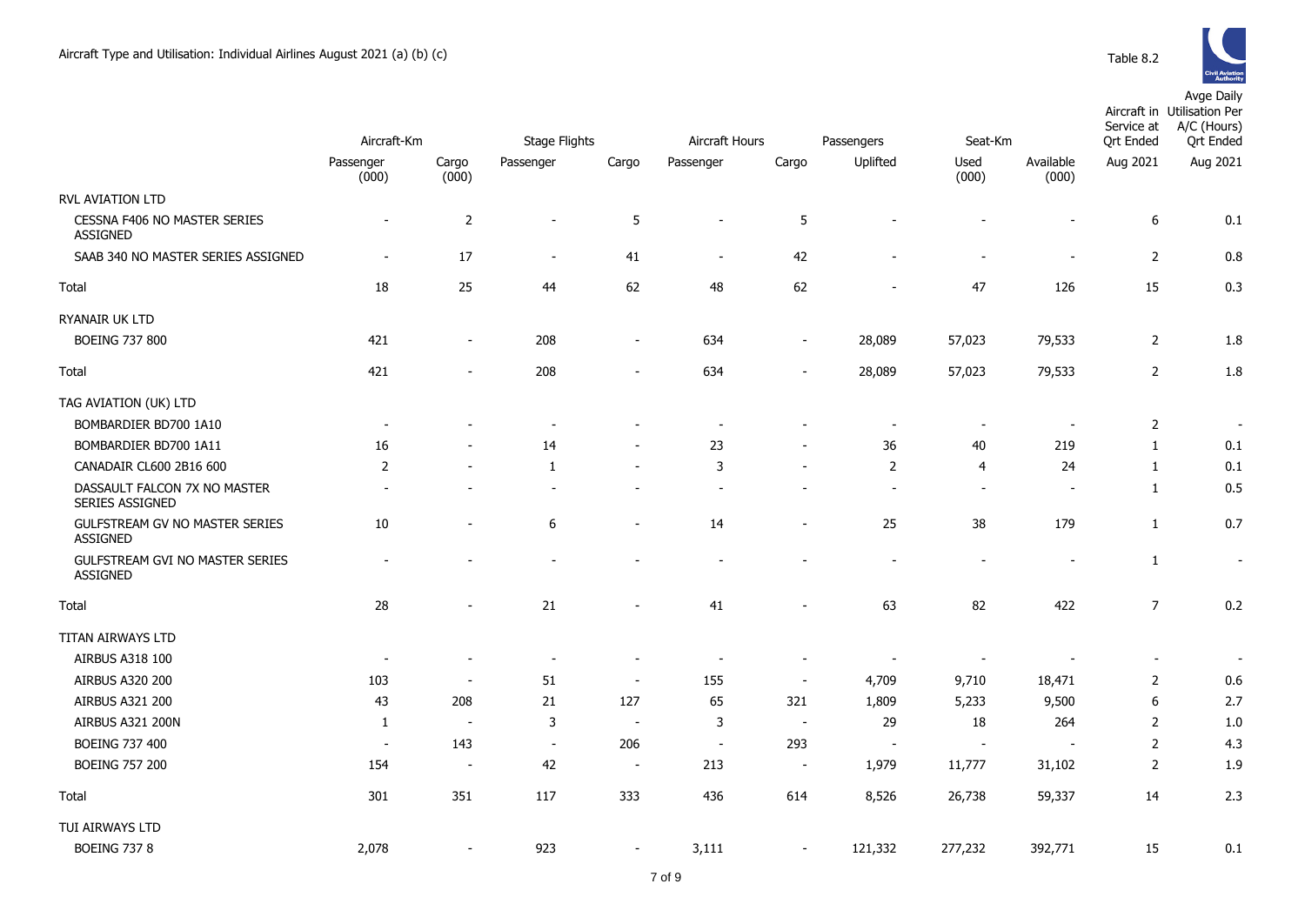

|                                                    |                          |                          |                          |                          |                |                          | Seat-Km    |               |                    | Service at               | Aircraft in Utilisation Per<br>A/C (Hours)<br><b>Qrt Ended</b> |
|----------------------------------------------------|--------------------------|--------------------------|--------------------------|--------------------------|----------------|--------------------------|------------|---------------|--------------------|--------------------------|----------------------------------------------------------------|
|                                                    | Aircraft-Km              |                          | Stage Flights            |                          | Aircraft Hours |                          | Passengers |               |                    | <b>Qrt Ended</b>         |                                                                |
|                                                    | Passenger<br>(000)       | Cargo<br>(000)           | Passenger                | Cargo                    | Passenger      | Cargo                    | Uplifted   | Used<br>(000) | Available<br>(000) | Aug 2021                 | Aug 2021                                                       |
| TUI AIRWAYS LTD                                    |                          |                          |                          |                          |                |                          |            |               |                    |                          |                                                                |
| <b>BOEING 737 800</b>                              | 3,815                    | $\overline{\phantom{a}}$ | 1,585                    | $\overline{\phantom{a}}$ | 5,622          | $\overline{\phantom{a}}$ | 197,239    | 477,197       | 721,049            | 29                       | 0.5                                                            |
| <b>BOEING 757 200</b>                              | 324                      | $\sim$                   | 134                      | $\sim$                   | 476            | $\blacksquare$           | 23,177     | 56,913        | 71,519             | $\overline{4}$           | 0.2                                                            |
| <b>BOEING 767 300F</b>                             | 165                      | $\overline{\phantom{a}}$ | 61                       | $\sim$                   | 238            | $\sim$                   | 14,738     | 41,584        | 53,980             | 3                        | 0.2                                                            |
| <b>BOEING 787 8</b>                                | 365                      | $\sim$                   | 86                       | $\sim$                   | 473            | $\sim$                   | 20,612     | 86,157        | 109,571            | 8                        | 0.4                                                            |
| <b>BOEING 787 9</b>                                | 278                      | 199                      | 50                       | 59                       | 349            | 268                      | 13,547     | 80,194        | 96,068             | 6                        | 2.8                                                            |
| Total                                              | 7,025                    | 199                      | 2,839                    | 59                       | 10,269         | 268                      | 390,645    | 1,019,277     | 1,444,958          | 65                       | 0.6                                                            |
| VIRGIN ATLANTIC AIRWAYS LTD                        |                          |                          |                          |                          |                |                          |            |               |                    |                          |                                                                |
| AIRBUS A330 200                                    | $\overline{\phantom{a}}$ | $\overline{\phantom{a}}$ | $\overline{\phantom{a}}$ | $\overline{\phantom{a}}$ |                | $\overline{\phantom{a}}$ |            |               |                    | 3                        |                                                                |
| AIRBUS A330 300                                    | 403                      | 683                      | 89                       | 170                      | 537            | 935                      | 13,532     | 65,567        | 107,123            | 9                        | 3.7                                                            |
| AIRBUS A350 1000                                   | 1,436                    | 298                      | 208                      | 55                       | 1,757          | 375                      | 35,812     | 246,527       | 481,032            | $\overline{7}$           | 8.8                                                            |
| <b>BOEING 787 9</b>                                | 2,461                    | 1,655                    | 373                      | 218                      | 3,126          | 2,078                    | 46,047     | 310,050       | 649,658            | 17                       | 8.6                                                            |
| Total                                              | 4,299                    | 2,635                    | 670                      | 443                      | 5,420          | 3,387                    | 95,391     | 622,144       | 1,237,813          | 36                       | 6.8                                                            |
| VIRGIN ATLANTIC INTERNATIONAL                      |                          |                          |                          |                          |                |                          |            |               |                    |                          |                                                                |
| AIRBUS A330 200                                    |                          |                          |                          |                          |                |                          |            |               |                    | $\overline{\phantom{a}}$ |                                                                |
| AIRBUS A330 300                                    |                          |                          |                          |                          |                |                          |            |               |                    | 1                        |                                                                |
| Total                                              |                          |                          |                          |                          |                |                          |            |               |                    | $\mathbf{1}$             | $\blacksquare$                                                 |
| <b>VOLUXIS LTD</b>                                 |                          |                          |                          |                          |                |                          |            |               |                    |                          |                                                                |
| BOMBARDIER BD700 1A10                              | 35                       |                          | 6                        | $\overline{\phantom{m}}$ | 42             | $\overline{\phantom{a}}$ | 38         | 209           | 483                | $1\,$                    | 0.6                                                            |
| DASSAULT FALCON 900EX NO MASTER<br>SERIES ASSIGNED | 13                       | $\overline{\phantom{a}}$ | 8                        | $\overline{a}$           | 19             | $\blacksquare$           | 61         | 110           | 194                | $\overline{2}$           | 0.2                                                            |
| EMBRAER EMB505 NO MASTER SERIES<br><b>ASSIGNED</b> | 7                        | $\overline{a}$           | $\overline{7}$           | $\blacksquare$           | 12             |                          | $\sim$     | 23            | 50                 | $\mathbf{1}$             | 0.9                                                            |
| HAWKER HAWKER 800 NO MASTER<br>SERIES ASSIGNED     | 55                       | $\overline{\phantom{a}}$ | 52                       | $\overline{\phantom{a}}$ | 89             |                          |            | 208           | 502                | $\overline{3}$           | 0.9                                                            |
| Total                                              | 110                      | $\overline{\phantom{a}}$ | 73                       | $\overline{\phantom{a}}$ | 162            | $\overline{\phantom{a}}$ | 99         | 550           | 1,229              | $\overline{7}$           | 0.7                                                            |
| WEST ATLANTIC UK LTD                               |                          |                          |                          |                          |                |                          |            |               |                    |                          |                                                                |
| <b>ATR ATR72 200</b>                               |                          | 23                       | $\blacksquare$           | 103                      |                | 93                       |            |               |                    | 2                        | 1.9                                                            |
| <b>BOEING 737 300</b>                              | $\sim$                   | 137                      | $\sim$                   | 207                      | $\sim$         | 279                      |            |               |                    | 6                        | 1.4                                                            |